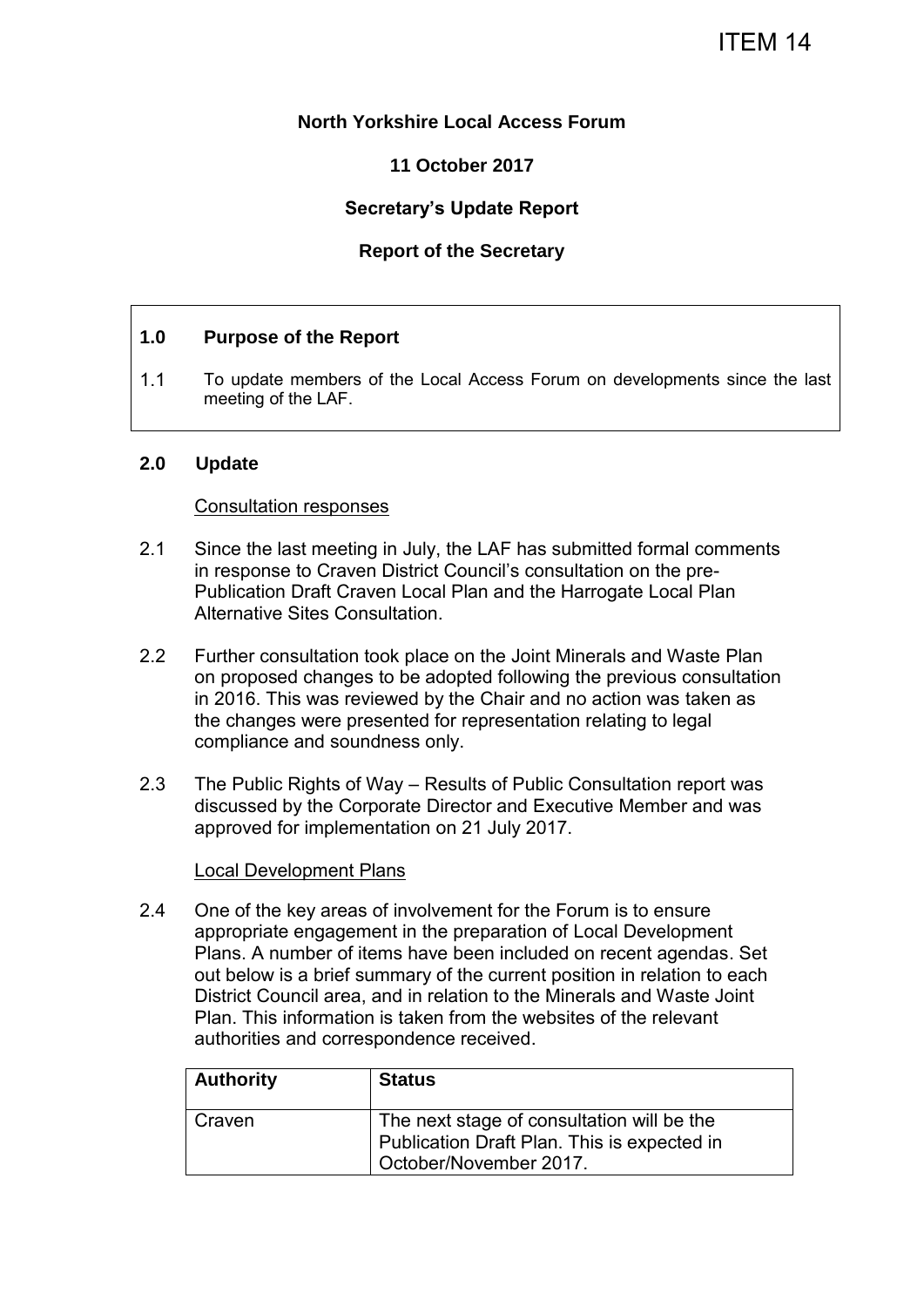| Hambleton                               | The next stage of consultation will be the<br>Publication Plan. This is expected in<br>November/December 2017.                                                                                              |
|-----------------------------------------|-------------------------------------------------------------------------------------------------------------------------------------------------------------------------------------------------------------|
| Harrogate                               | Consultation on the publication version of the<br>Local Plan is now anticipated for January 2018                                                                                                            |
| Richmondshire                           | Due to consider the approach to be taken<br>towards Local Pan review at a Corporate Board<br>meeting in July                                                                                                |
| Ryedale                                 | <b>Consultation on Local Plan Issues/Preferred</b><br>Approach is due in June 2018                                                                                                                          |
| Scarborough                             | Scarborough Borough Council formally adopted<br>the Scarborough Borough Local Plan on 3 July<br>2017. The Council expects to start a selective<br>review of the Local Plan in the third quarter of<br>2017. |
| Selby                                   | Consultation on the Pool of Sites is included on<br>this agenda.                                                                                                                                            |
| <b>Minerals and Waste</b><br>Joint Plan | The Plan is due to be submitted in November<br>for Examination in Public. The Examination is<br>anticipated to take place in January 2018, with<br>adoption in March 2018.                                  |

- 2.5 Where indicative dates are provided, these have been incorporated into the Forum's forward plan as provisional items of business.
- 2.6 It is likely that one or more of consultations may take place before the next scheduled meeting of the Local Access Forum. In the event that there are any consultations where the closing date is before the next meeting of the LAF on 17 January, it is suggested that the LAF authorises the relevant district council liaison representative to lead in preparing a draft response in conjunction with the Chair and Secretary. The draft response would then be circulated by email for comment to all LAF members before being finalised for formal submission to meet the deadline.

## NYLAF Webpage

2.7 Members agreed that they wished to develop a NYLAF webpage to be hosted on the North Yorkshire Partnerships website, which is maintained by a County Council officer. The Chair has agreed a target date with the Secretary to have this in place by the end of the year.

## Open Access Restrictions

2.8 The Forum is consulted on a range of restrictions under the Countryside and Rights of Way Act 2000. No consultations have been notified since the last meeting of the Forum. There have been 10 new notifications received from the Open Access Contact Centre at Natural England confirming restrictions since the last meeting.